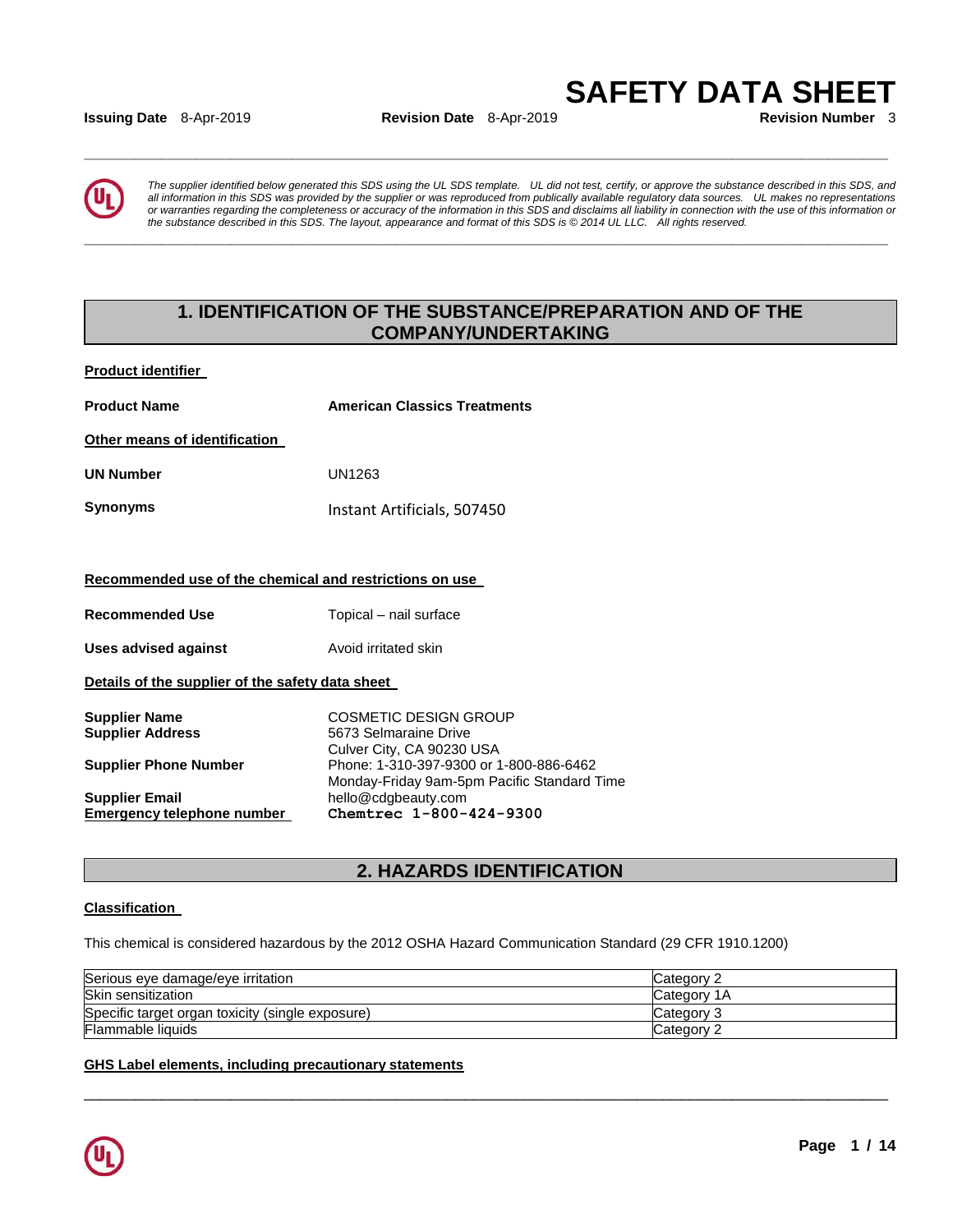

\_\_\_\_\_\_\_\_\_\_\_\_\_\_\_\_\_\_\_\_\_\_\_\_\_\_\_\_\_\_\_\_\_\_\_\_\_\_\_\_\_\_\_\_\_\_\_\_\_\_\_\_\_\_\_\_\_\_\_\_\_\_\_\_\_\_\_\_\_\_\_\_\_\_\_\_\_\_\_\_\_\_\_\_\_\_\_\_\_\_\_\_\_

#### **Precautionary Statements - Prevention**

Avoid breathing dust/fume/gas/mist/vapors/spray

Contaminated work clothing should not be allowed out of the workplace

Use only outdoors or in a well-ventilated area

Keep away from heat/sparks/open flames/hot surfaces. - No smoking

Keep container tightly closed

Ground/bond container and receiving equipment

Use explosion-proof electrical/ ventilating/ lighting/ equipment

Use only non-sparking tools

Take precautionary measures against static discharge

Wear protective gloves/protective clothing/eye protection/face protection

Keep cool

Wash face, hands and any exposed skin thoroughly after handling Wear eye/face protection

#### **Precautionary Statements - Response**

Specific treatment (see supplemental first aid instructions on this label)

#### **Eyes**

IF IN EYES: Rinse cautiously with water for several minutes. Remove contact lenses, if present and easy to do. Continue rinsing If eye irritation persists: Get medical advice/attention

\_\_\_\_\_\_\_\_\_\_\_\_\_\_\_\_\_\_\_\_\_\_\_\_\_\_\_\_\_\_\_\_\_\_\_\_\_\_\_\_\_\_\_\_\_\_\_\_\_\_\_\_\_\_\_\_\_\_\_\_\_\_\_\_\_\_\_\_\_\_\_\_\_\_\_\_\_\_\_\_\_\_\_\_\_\_\_\_\_\_\_\_\_

#### **Skin**

If skin irritation or rash occurs: Get medical advice/attention Wash contaminated clothing before reuse IF ON SKIN (or hair): Remove/Take off immediately all contaminated clothing. Rinse skin with water/shower

#### **Inhalation**

IF INHALED: Remove victim to fresh air and keep at rest in a position comfortable for breathing Call a POISON CENTER or doctor/physician if you feel unwell

#### **Fire**

In case of fire: Use CO2, dry chemical, or foam for extinction

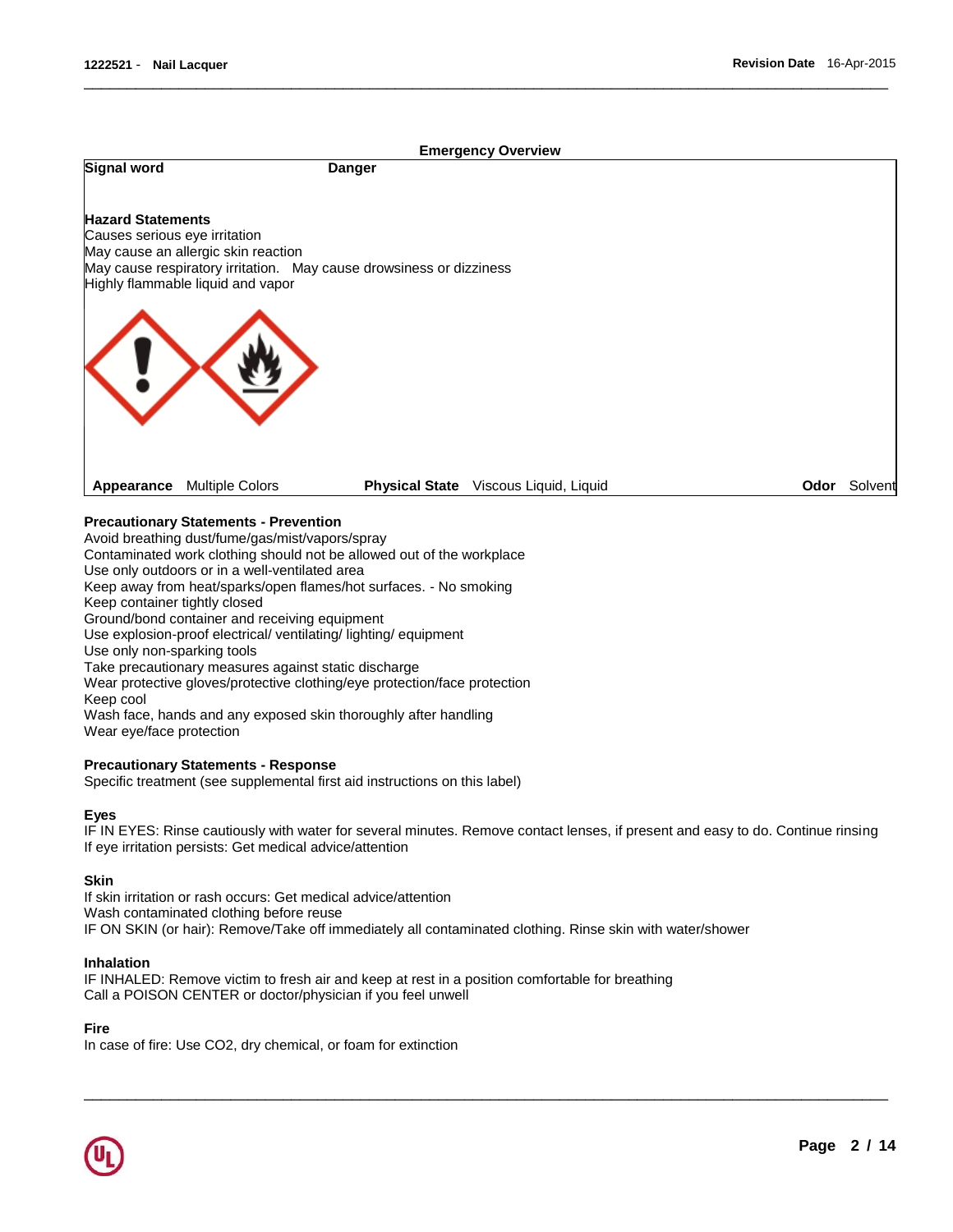#### **Precautionary Statements - Storage**

Store in a well-ventilated place. Keep container tightly closed Store locked up

**Precautionary Statements - Disposal** Dispose of contents/container to an approved waste disposal plant

#### **Hazards not otherwise classified (HNOC)**

Not applicable

**Unknown Toxicity** 14.6017% of the mixture consists of ingredient(s) of unknown toxicity

#### **Other information**

.

PROLONGED OR REPEATED CONTACT MAY DRY SKIN AND CAUSE IRRITATION

#### **Interactions with Other Chemicals**

Use of alcoholic beverages may enhance toxic effects.

# **3. COMPOSITION/INFORMATION ON INGREDIENTS**

\_\_\_\_\_\_\_\_\_\_\_\_\_\_\_\_\_\_\_\_\_\_\_\_\_\_\_\_\_\_\_\_\_\_\_\_\_\_\_\_\_\_\_\_\_\_\_\_\_\_\_\_\_\_\_\_\_\_\_\_\_\_\_\_\_\_\_\_\_\_\_\_\_\_\_\_\_\_\_\_\_\_\_\_\_\_\_\_\_\_\_\_\_

| <b>Chemical Name</b>     | <b>CAS No</b> | Weight-%  | <b>Trade Secret</b> |
|--------------------------|---------------|-----------|---------------------|
| <b>Butyl Acetate</b>     | 123-86-4      | $15 - 40$ |                     |
| <b>Ethyl Acetate</b>     | 141-78-6      | $10 - 30$ |                     |
| Nitrocellulose           | 9004-70-0     | $4 - 14$  |                     |
| <b>Isopropyl Alcohol</b> | 67-63-0       | 1 - 6     |                     |
|                          |               |           |                     |
|                          |               |           |                     |

\*The exact percentage (concentration) of composition has been withheld as a trade secret

## **4. FIRST AID MEASURES**

#### **First aid measures**

| <b>General Advice</b> | Show this safety data sheet to the doctor in attendance.                                                                                                               |
|-----------------------|------------------------------------------------------------------------------------------------------------------------------------------------------------------------|
| <b>Eye Contact</b>    | Rinse immediately with plenty of water, also under the eyelids, for at least 15<br>minutes. Keep eye wide open while rinsing. Call a physician if irritation persists. |
| <b>Skin Contact</b>   | Wash off immediately with soap and plenty of water while removing all<br>contaminated clothes and shoes.                                                               |
| <b>Inhalation</b>     | Remove to fresh air. If not breathing, give artificial respiration. If breathing is difficult,<br>(trained personnel should) give oxygen.                              |
| Ingestion             | Rinse mouth immediately and drink plenty of water. Never give anything by mouth<br>to an unconscious person. Do NOT induce vomiting. Call a physician.                 |

\_\_\_\_\_\_\_\_\_\_\_\_\_\_\_\_\_\_\_\_\_\_\_\_\_\_\_\_\_\_\_\_\_\_\_\_\_\_\_\_\_\_\_\_\_\_\_\_\_\_\_\_\_\_\_\_\_\_\_\_\_\_\_\_\_\_\_\_\_\_\_\_\_\_\_\_\_\_\_\_\_\_\_\_\_\_\_\_\_\_\_\_\_

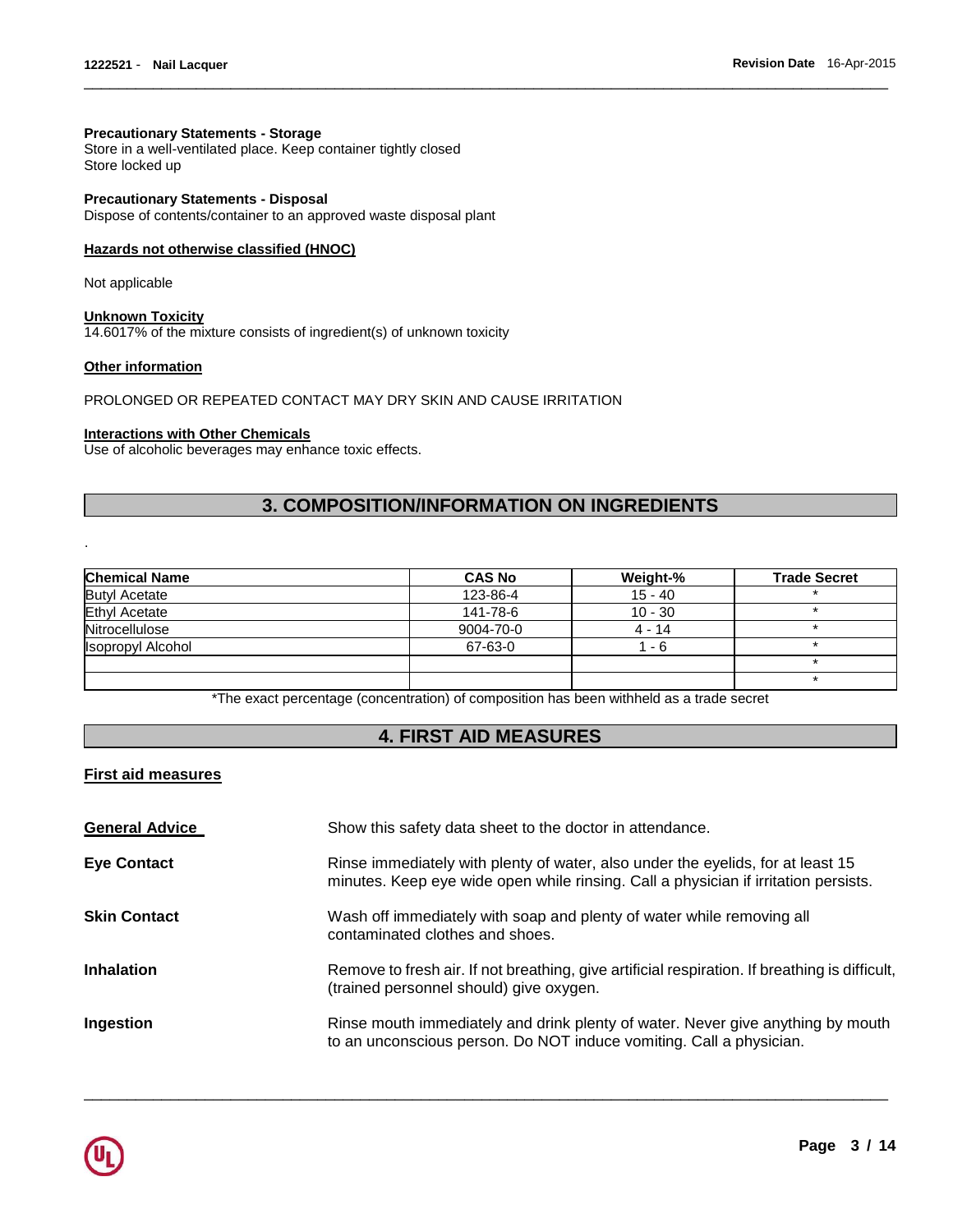**Self-protection of the first aider** Ensure that medical personnel are aware of the material(s) involved, take precautions to protect themselves and prevent spread of contamination.

\_\_\_\_\_\_\_\_\_\_\_\_\_\_\_\_\_\_\_\_\_\_\_\_\_\_\_\_\_\_\_\_\_\_\_\_\_\_\_\_\_\_\_\_\_\_\_\_\_\_\_\_\_\_\_\_\_\_\_\_\_\_\_\_\_\_\_\_\_\_\_\_\_\_\_\_\_\_\_\_\_\_\_\_\_\_\_\_\_\_\_\_\_

#### **Most important symptoms and effects, both acute and delayed**

**Most Important Symptoms and**  Burning sensation. **Effects** 

#### **Indication of any immediate medical attention and special treatment needed**

**Notes to Physician**  Treat symptomatically.

## **5. FIRE-FIGHTING MEASURES**

\_\_\_\_\_\_\_\_\_\_\_\_\_\_\_\_\_\_\_\_\_\_\_\_\_\_\_\_\_\_\_\_\_\_\_\_\_\_\_\_\_\_\_\_\_\_\_\_\_\_\_\_\_\_\_\_\_\_\_\_\_\_\_\_\_\_\_\_\_\_\_\_\_\_\_\_\_\_\_\_\_\_\_\_\_\_\_\_\_\_\_\_\_

**Suitable Extinguishing Media**

Dry chemical, CO2, water spray or regular foam. Use water spray or fog; do not use straight streams.

#### **Unsuitable extinguishing media**

CAUTION: All these products have a very low flash point. Use of water spray when fighting fire may be inefficient.

## **Specific Hazards Arising from the Chemical**

Some may be transported hot.

| <b>Uniform Fire Code</b> | Sensitizer: Liquid    |
|--------------------------|-----------------------|
|                          | Flammable Liquid: I-B |

#### **Hazardous Combustion Products** Carbon oxides.

**Explosion Data Sensitivity to Mechanical Impact** No.

**Sensitivity to Static Discharge** Yes.

#### **Protective equipment and precautions for firefighters**

Move containers from fire area if you can do it without risk.

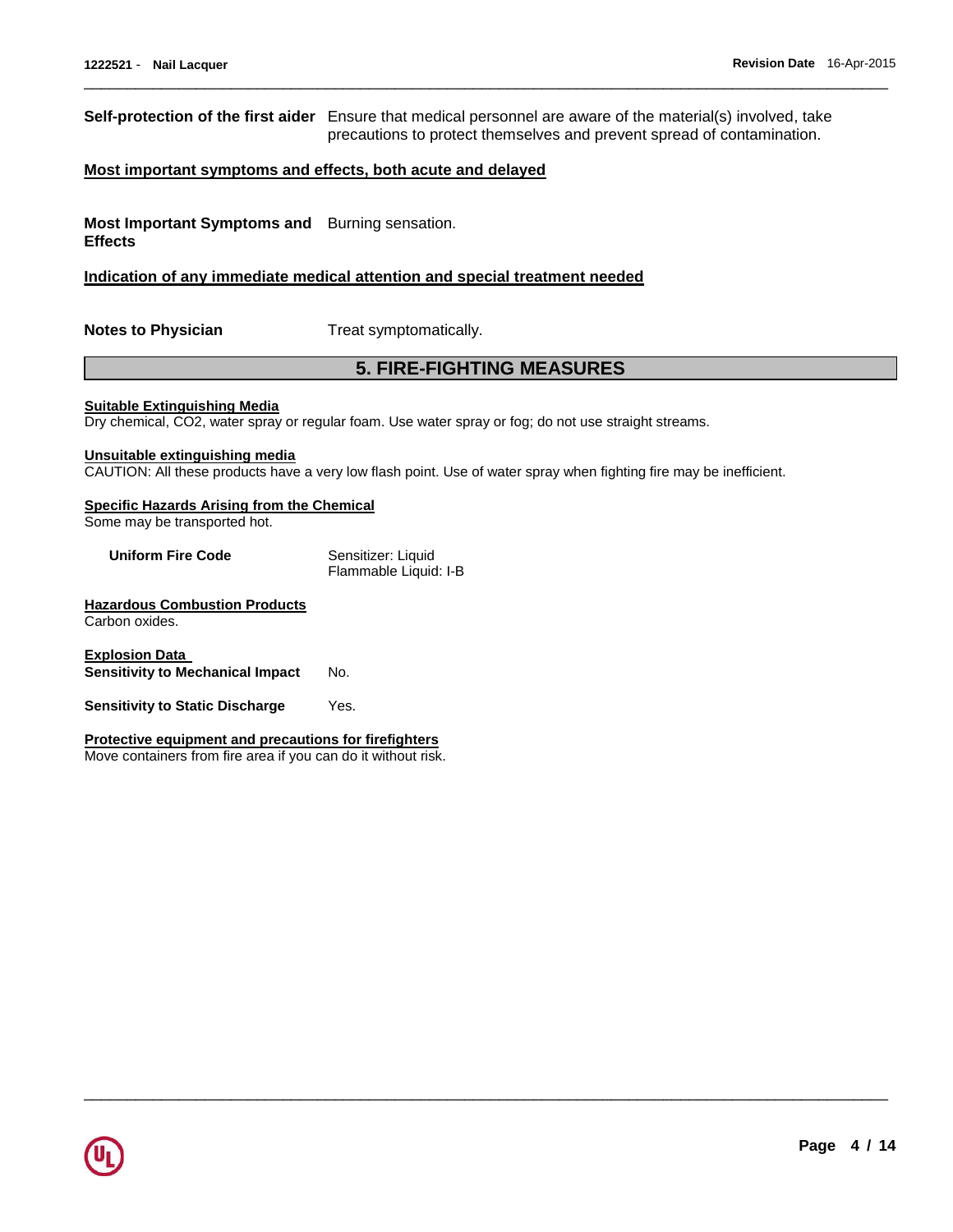# **6. ACCIDENTAL RELEASE MEASURES**

\_\_\_\_\_\_\_\_\_\_\_\_\_\_\_\_\_\_\_\_\_\_\_\_\_\_\_\_\_\_\_\_\_\_\_\_\_\_\_\_\_\_\_\_\_\_\_\_\_\_\_\_\_\_\_\_\_\_\_\_\_\_\_\_\_\_\_\_\_\_\_\_\_\_\_\_\_\_\_\_\_\_\_\_\_\_\_\_\_\_\_\_\_

#### **Personal precautions, protective equipment and emergency procedures**

| <b>Personal Precautions</b>                          | Use personal protective equipment as required. Ensure adequate ventilation. Evacuate<br>personnel to safe areas. Keep people away from and upwind of spill/leak. ELIMINATE all<br>ignition sources (no smoking, flares, sparks or flames in immediate area). All equipment used<br>when handling the product must be grounded. Stop leak if you can do it without risk. |
|------------------------------------------------------|-------------------------------------------------------------------------------------------------------------------------------------------------------------------------------------------------------------------------------------------------------------------------------------------------------------------------------------------------------------------------|
| <b>Other Information</b>                             | Water spray may reduce vapor; but may not prevent ignition in closed spaces.                                                                                                                                                                                                                                                                                            |
| <b>Environmental Precautions</b>                     |                                                                                                                                                                                                                                                                                                                                                                         |
| <b>Environmental Precautions</b>                     | Prevent entry into waterways, sewers, basements or confined areas.                                                                                                                                                                                                                                                                                                      |
| Methods and material for containment and cleaning up |                                                                                                                                                                                                                                                                                                                                                                         |
| <b>Methods for Containment</b>                       | A vapor suppressing foam may be used to reduce vapors. Absorb or cover with dry earth,<br>sand or other non-combustible material and transfer to containers.                                                                                                                                                                                                            |
| Methods for cleaning up                              | Use clean non-sparking tools to collect absorbed material. Dike far ahead of liquid spill for<br>later disposal. Soak up with inert absorbent material. Pick up and transfer to properly labeled<br>containers.                                                                                                                                                         |

# **7. HANDLING AND STORAGE**

#### **Precautions for safe handling**

Handling **Handle in accordance with good industrial hygiene and safety practice. Avoid contact with** skin, eyes or clothing. Avoid breathing vapors or mists. Ensure adequate ventilation. Keep away from open flames, hot surfaces and sources of ignition.

# **Conditions for safe storage, including any incompatibilities**

| <b>Storage</b>               | Keep containers tightly closed in a dry, cool and well-ventilated place. Keep away from heat,<br>sparks, flame and other sources of ignition (i.e., pilot lights, electric motors and static<br>electricity). Keep in properly labeled containers. |
|------------------------------|----------------------------------------------------------------------------------------------------------------------------------------------------------------------------------------------------------------------------------------------------|
| <b>Incompatible Products</b> | Strong oxidizing agents. Acids. Chlorinated compounds.                                                                                                                                                                                             |

# **8. EXPOSURE CONTROLS/PERSONAL PROTECTION**

#### **Control parameters**

#### **Exposure Guidelines**

| <b>Chemical Name</b>  | <b>ACGIH TLV</b>              | <b>OSHA PEL</b>                                                      | <b>NIOSH IDLH</b>                                   |
|-----------------------|-------------------------------|----------------------------------------------------------------------|-----------------------------------------------------|
| Supplier Trade Secret | STEL: 200 ppm<br>TWA: 150 ppm | TWA: 150 ppm<br>TWA: 710 mg/m <sup>3</sup><br>(vacated) TWA: 150 ppm | IDLH: 1700 ppm<br>TWA: 150 ppm<br>TWA: 710 mg/m $3$ |
|                       |                               |                                                                      |                                                     |

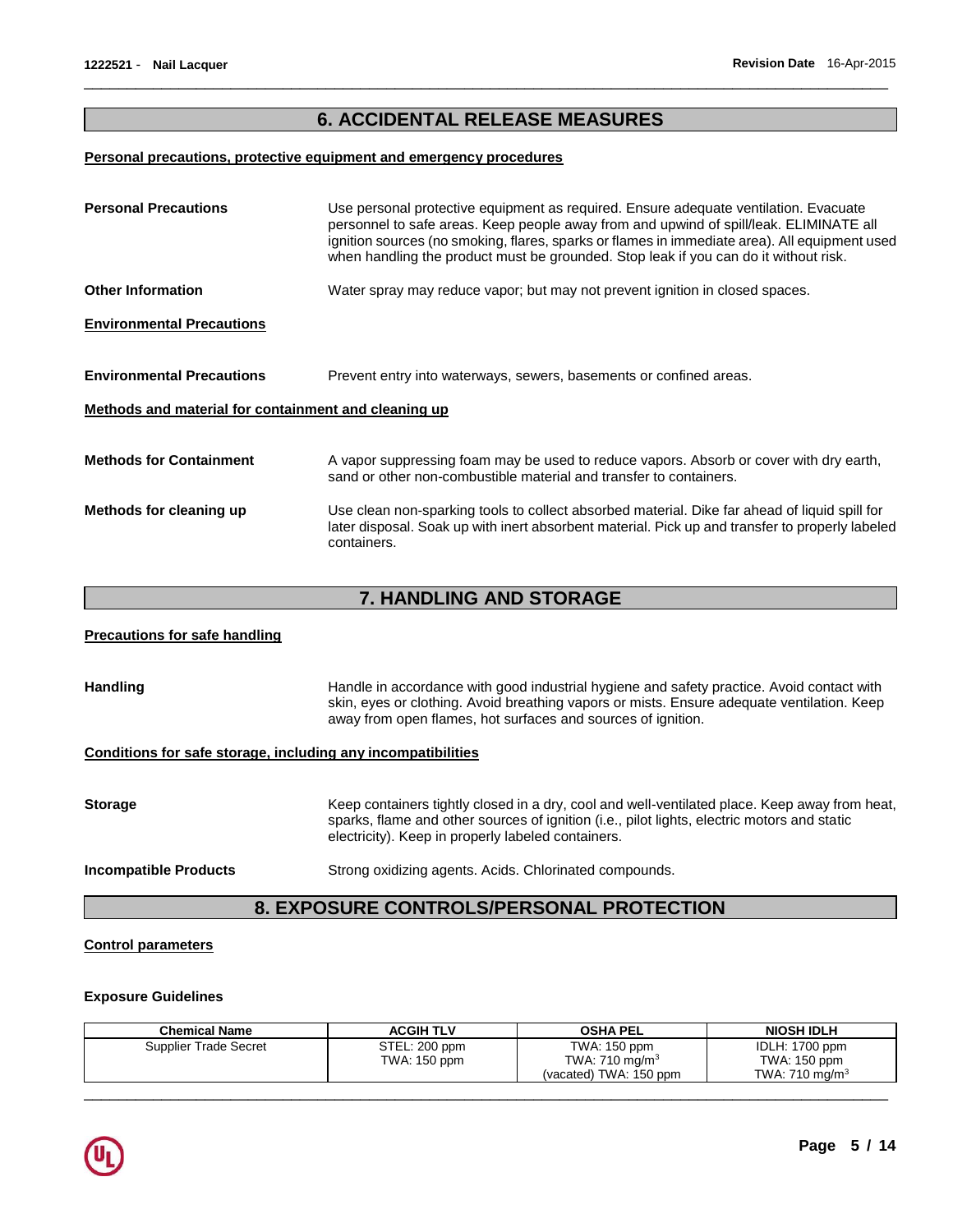|                              |                           | (vacated) TWA: 710 mg/m <sup>3</sup>      | STEL: 200 ppm                |
|------------------------------|---------------------------|-------------------------------------------|------------------------------|
|                              |                           | (vacated) STEL: 200 ppm                   | STEL: 950 mg/m <sup>3</sup>  |
|                              |                           | (vacated) STEL: $950 \text{ mg/m}^3$      |                              |
| <b>Supplier Trade Secret</b> | <b>TWA: 400 ppm</b>       | <b>TWA: 400 ppm</b>                       | IDLH: 2000 ppm               |
|                              |                           | TWA: 1400 mg/m <sup>3</sup>               | <b>TWA: 400 ppm</b>          |
|                              |                           | (vacated) TWA: 400 ppm                    | TWA: 1400 mg/m <sup>3</sup>  |
|                              |                           | (vacated) TWA: 1400 mg/m $3$              |                              |
| <b>Supplier Trade Secret</b> | STEL: 400 ppm             | TWA: 400 ppm                              | IDLH: 2000 ppm<br>10% LEL    |
|                              | TWA: 200 ppm              | TWA: $980 \text{ mg/m}^3$                 | TWA: 980 mg/m <sup>3</sup>   |
|                              |                           | (vacated) TWA: 400 ppm                    | <b>TWA: 400 ppm</b>          |
|                              |                           | (vacated) TWA: 980 mg/m <sup>3</sup>      | STEL: 500 ppm                |
|                              |                           | (vacated) STEL: 500 ppm                   | STEL: 1225 mg/m <sup>3</sup> |
|                              |                           | (vacated) STEL: 1225 mg/m $3$             |                              |
| <b>Supplier Trade Secret</b> |                           | TWA: 20 mppcf                             | IDLH: $3000 \text{ mg/m}^3$  |
|                              |                           | (80)/(% SiO2) mg/m <sup>3</sup> TWA       | TWA: 6 mg/m <sup>3</sup>     |
| <b>Supplier Trade Secret</b> | TWA: 10 mg/m <sup>3</sup> | TWA: 15 $mq/m3$ total dust                | IDLH: $5000 \text{ mg/m}^3$  |
|                              |                           | (vacated) TWA: 10 mg/m <sup>3</sup> total |                              |
|                              |                           | dust                                      |                              |

\_\_\_\_\_\_\_\_\_\_\_\_\_\_\_\_\_\_\_\_\_\_\_\_\_\_\_\_\_\_\_\_\_\_\_\_\_\_\_\_\_\_\_\_\_\_\_\_\_\_\_\_\_\_\_\_\_\_\_\_\_\_\_\_\_\_\_\_\_\_\_\_\_\_\_\_\_\_\_\_\_\_\_\_\_\_\_\_\_\_\_\_\_

*ACGIH TLV: American Conference of Governmental Industrial Hygienists - Threshold Limit Value OSHA PEL: Occupational Safety and Health Administration - Permissible Exposure Limits Immediately Dangerous to Life or Health* 

**Other Exposure Guidelines** Vacated limits revoked by the Court of Appeals decision in AFL-CIO v. OSHA, 965 F.2d 962 (11th Cir., 1992) See section 15 for national exposure control parameters

#### **Appropriate engineering controls**

| <b>Engineering Measures</b> | Showers             |
|-----------------------------|---------------------|
|                             | Eyewash stations    |
|                             | Ventilation systems |

#### **Individual protection measures, such as personal protective equipment**

| <b>Eye/Face Protection</b>      | None required for consumer use. If splashes are likely to occur:. Tight sealing safety goggles.                                                                                                                                                                                                                                                                                                                                                                                                            |
|---------------------------------|------------------------------------------------------------------------------------------------------------------------------------------------------------------------------------------------------------------------------------------------------------------------------------------------------------------------------------------------------------------------------------------------------------------------------------------------------------------------------------------------------------|
| <b>Skin and Body Protection</b> | Wear protective gloves and protective clothing. Long sleeved clothing. Chemical resistant<br>apron. Impervious gloves. Antistatic boots.                                                                                                                                                                                                                                                                                                                                                                   |
| <b>Respiratory Protection</b>   | No protective equipment is needed under normal use conditions. If exposure limits are<br>exceeded or irritation is experienced, ventilation and evacuation may be required.                                                                                                                                                                                                                                                                                                                                |
| <b>Hygiene Measures</b>         | Handle in accordance with good industrial hygiene and safety practice. Take off<br>contaminated clothing and wash before reuse. Avoid contact with skin, eyes or clothing.<br>Wear suitable gloves and eye/face protection. Do not eat, drink or smoke when using this<br>product. Wash hands before breaks and immediately after handling the product.<br>Contaminated work clothing should not be allowed out of the workplace. Regular cleaning of<br>equipment, work area and clothing is recommended. |

# **9. PHYSICAL AND CHEMICAL PROPERTIES**

#### **Physical and Chemical Properties**

| <b>Physical State</b><br>Appearance<br>Color             | Viscous liquid, Liquid<br><b>Multiple Colors</b><br>No information available | Odor<br><b>Odor Threshold</b>                 | Solvent<br>No information available |
|----------------------------------------------------------|------------------------------------------------------------------------------|-----------------------------------------------|-------------------------------------|
| <b>Property</b><br>рH<br><b>Melting / freezing point</b> | Values<br>N/A<br>No data available                                           | Method<br><b>Remarks</b><br>N/A<br>None known |                                     |

\_\_\_\_\_\_\_\_\_\_\_\_\_\_\_\_\_\_\_\_\_\_\_\_\_\_\_\_\_\_\_\_\_\_\_\_\_\_\_\_\_\_\_\_\_\_\_\_\_\_\_\_\_\_\_\_\_\_\_\_\_\_\_\_\_\_\_\_\_\_\_\_\_\_\_\_\_\_\_\_\_\_\_\_\_\_\_\_\_\_\_\_\_

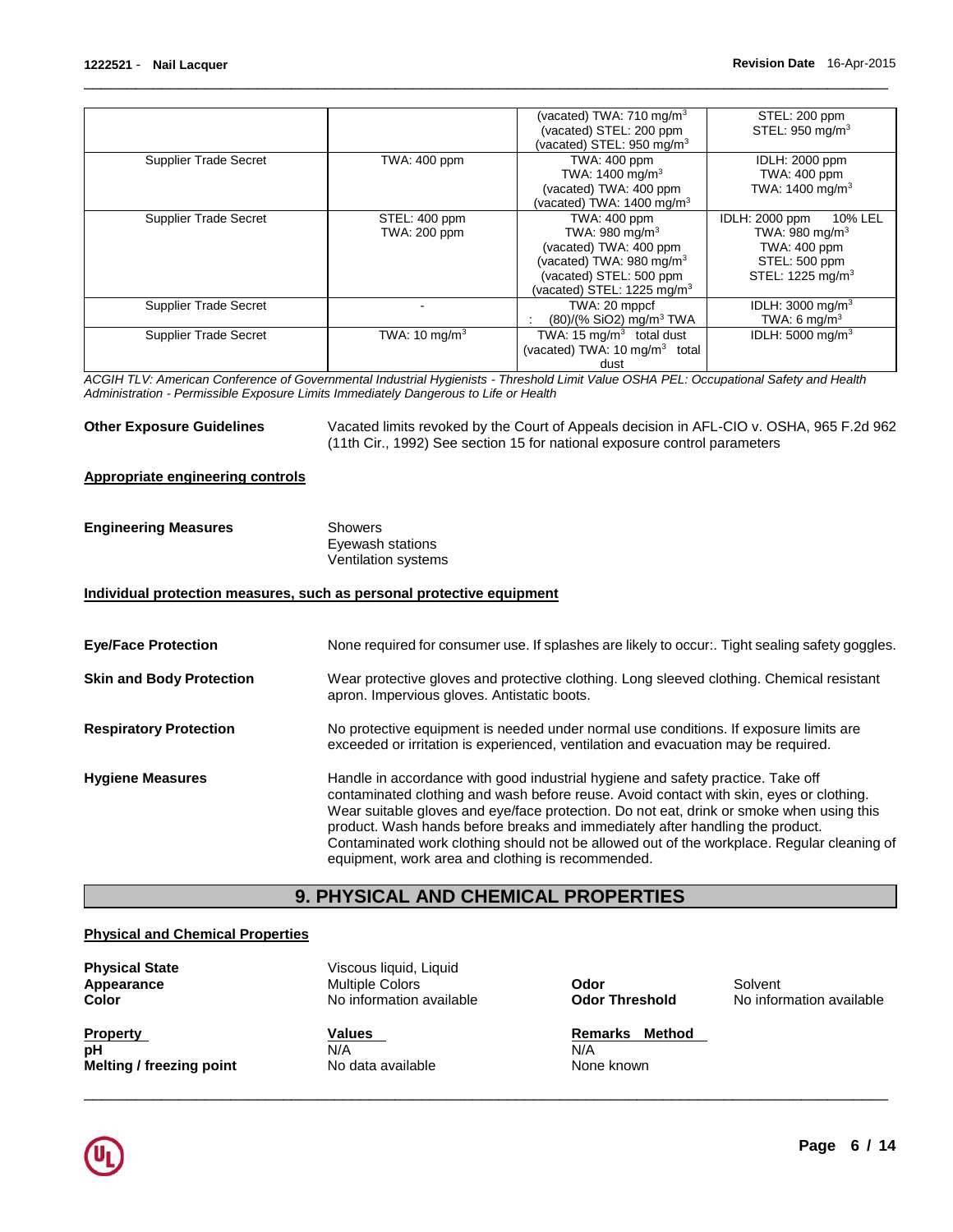| Boiling point / boiling range<br><b>Flash Point</b><br><b>Evaporation Rate</b><br>Flammability (solid, gas)<br><b>Flammability Limit in Air</b> | 77 °C / 171 °F<br>21 °C / 70 °F<br>Slower than ether<br>No data available | Ethyl Acetate<br>None known<br>None known<br>None known |
|-------------------------------------------------------------------------------------------------------------------------------------------------|---------------------------------------------------------------------------|---------------------------------------------------------|
| Upper flammability limit                                                                                                                        | 11.0                                                                      | Ethyl                                                   |
|                                                                                                                                                 |                                                                           | Acetate                                                 |
| Lower flammability limit                                                                                                                        | 2.2                                                                       | Ethyl                                                   |
|                                                                                                                                                 |                                                                           | Acetate                                                 |
| Vapor pressure                                                                                                                                  | 100 mm $Hg$                                                               | Ethyl Acetate                                           |
| Vapor density                                                                                                                                   | No data available                                                         | None known                                              |
| <b>Specific Gravity</b>                                                                                                                         | $0.98 - 1.02$                                                             | None known                                              |
| <b>Water Solubility</b>                                                                                                                         | Insoluble                                                                 | None known                                              |
| Solubility in other solvents                                                                                                                    | No data available                                                         | None known                                              |
| Partition coefficient: n-octanol/waterNo data available                                                                                         |                                                                           | None known                                              |
| <b>Autoignition temperature</b>                                                                                                                 | No data available                                                         | None known                                              |
| <b>Decomposition temperature</b>                                                                                                                | No data available                                                         | None known                                              |
| <b>Kinematic viscosity</b>                                                                                                                      | No data available                                                         | None known                                              |
| <b>Dynamic viscosity</b>                                                                                                                        | No data available                                                         | None known                                              |
| <b>Explosive properties</b>                                                                                                                     | No data available                                                         |                                                         |
| <b>Oxidizing Properties</b>                                                                                                                     | No data available                                                         |                                                         |
| <b>Other Information</b>                                                                                                                        |                                                                           |                                                         |
| <b>Softening Point</b>                                                                                                                          | No data available                                                         |                                                         |

# **10. STABILITY AND REACTIVITY**

\_\_\_\_\_\_\_\_\_\_\_\_\_\_\_\_\_\_\_\_\_\_\_\_\_\_\_\_\_\_\_\_\_\_\_\_\_\_\_\_\_\_\_\_\_\_\_\_\_\_\_\_\_\_\_\_\_\_\_\_\_\_\_\_\_\_\_\_\_\_\_\_\_\_\_\_\_\_\_\_\_\_\_\_\_\_\_\_\_\_\_\_\_

\_\_\_\_\_\_\_\_\_\_\_\_\_\_\_\_\_\_\_\_\_\_\_\_\_\_\_\_\_\_\_\_\_\_\_\_\_\_\_\_\_\_\_\_\_\_\_\_\_\_\_\_\_\_\_\_\_\_\_\_\_\_\_\_\_\_\_\_\_\_\_\_\_\_\_\_\_\_\_\_\_\_\_\_\_\_\_\_\_\_\_\_\_

#### **Reactivity**

No data available.

**Particle Size Distribution** 

#### **Chemical stability**

Stable under recommended storage conditions.

**VOC Content (%)** 60%-70% **Particle Size**  $\overrightarrow{A}$  No data available

#### **Possibility of Hazardous Reactions**

None under normal processing.

#### **Hazardous Polymerization**

Hazardous polymerization does not occur.

#### **Conditions to avoid**

Heat, flames and sparks.

## **Incompatible materials**

Strong oxidizing agents. Acids. Chlorinated compounds.

#### **Hazardous Decomposition Products**

Carbon oxides.

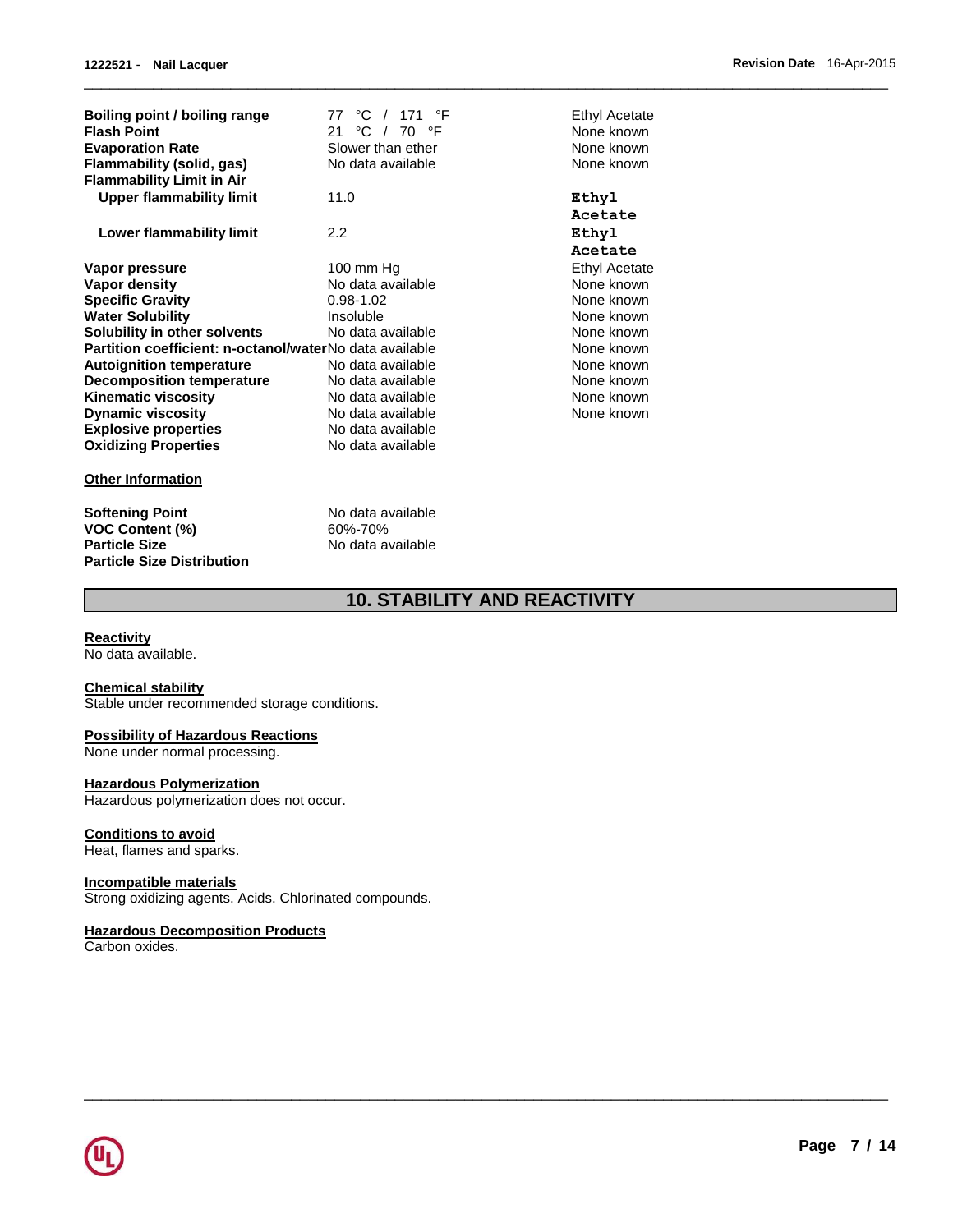# **11. TOXICOLOGICAL INFORMATION**

\_\_\_\_\_\_\_\_\_\_\_\_\_\_\_\_\_\_\_\_\_\_\_\_\_\_\_\_\_\_\_\_\_\_\_\_\_\_\_\_\_\_\_\_\_\_\_\_\_\_\_\_\_\_\_\_\_\_\_\_\_\_\_\_\_\_\_\_\_\_\_\_\_\_\_\_\_\_\_\_\_\_\_\_\_\_\_\_\_\_\_\_\_

#### **Information on likely routes of exposure**

| <b>Product Information</b> |                                                                                                                                                                                                             |
|----------------------------|-------------------------------------------------------------------------------------------------------------------------------------------------------------------------------------------------------------|
| <b>Inhalation</b>          | Specific test data for the substance or mixture is not available. May cause irritation of<br>respiratory tract.                                                                                             |
| <b>Eye Contact</b>         | Specific test data for the substance or mixture is not available. Expected to be an irritant<br>based on components. May cause redness, itching, and pain. May cause temporary eye<br>irritation.           |
| <b>Skin Contact</b>        | Specific test data for the substance or mixture is not available. May cause irritation.<br>Prolonged contact may cause redness and irritation.                                                              |
| Ingestion                  | Specific test data for the substance or mixture is not available. Ingestion may cause irritation<br>to mucous membranes. Ingestion may cause gastrointestinal irritation, nausea, vomiting and<br>diarrhea. |

#### **Component Information**

| <b>Chemical Name</b>  | Oral LD50              | Dermal LD50             | <b>Inhalation LC50</b> |
|-----------------------|------------------------|-------------------------|------------------------|
| Supplier Trade Secret | (Rat)                  | (Rabbit)                | (Rat) 4 h              |
|                       | $= 10768$ mg/kg        | > 17600 mg/kg           | $=$ 390 ppm            |
| Supplier Trade Secret | $= 5620$ mg/kg<br>Rat) | $> 20$ mL/kg<br>Rabbit) |                        |
| Supplier Trade Secret | = 4396 mg/kg           | = 12800 mg/kg           | (Rat)8 h               |
|                       | Rat)                   | (Rabbit)                | $= 16000$ ppm          |
| Supplier Trade Secret | > 5000 mg/kg           | (Rabbit)                | (Rat ) 1 h             |
|                       | Rat)                   | > 2000 mg/kg            | $> 2.2$ mg/L           |
| Supplier Trade Secret | > 10000 mg/kg<br>(Rat) |                         |                        |

#### **Information on toxicological effects**

**Symptoms May cause redness and tearing of the eyes.** 

## **Delayed and immediate effects as well as chronic effects from short and long-term exposure**

Sensitization **May cause sensitization of susceptible persons.** May cause sensitization by skin contact.

**Mutagenic Effects No information available.** 

**Carcinogenicity** The table below indicates whether each agency has listed any ingredient as a carcinogen.

| <b>Chemical Name</b>  | <b>ACGIH</b> | <b>IARC</b> | <b>NTP</b> | <b>OSHA</b> |
|-----------------------|--------------|-------------|------------|-------------|
| Supplier Trade Secret |              | Group 3     |            |             |
| Supplier Trade Secret |              | Group 3     |            |             |
| Supplier Trade Secret |              | Group 2B    |            |             |

\_\_\_\_\_\_\_\_\_\_\_\_\_\_\_\_\_\_\_\_\_\_\_\_\_\_\_\_\_\_\_\_\_\_\_\_\_\_\_\_\_\_\_\_\_\_\_\_\_\_\_\_\_\_\_\_\_\_\_\_\_\_\_\_\_\_\_\_\_\_\_\_\_\_\_\_\_\_\_\_\_\_\_\_\_\_\_\_\_\_\_\_\_

*IARC (International Agency for Research on Cancer) Group 2B - Possibly Carcinogenic to Humans*

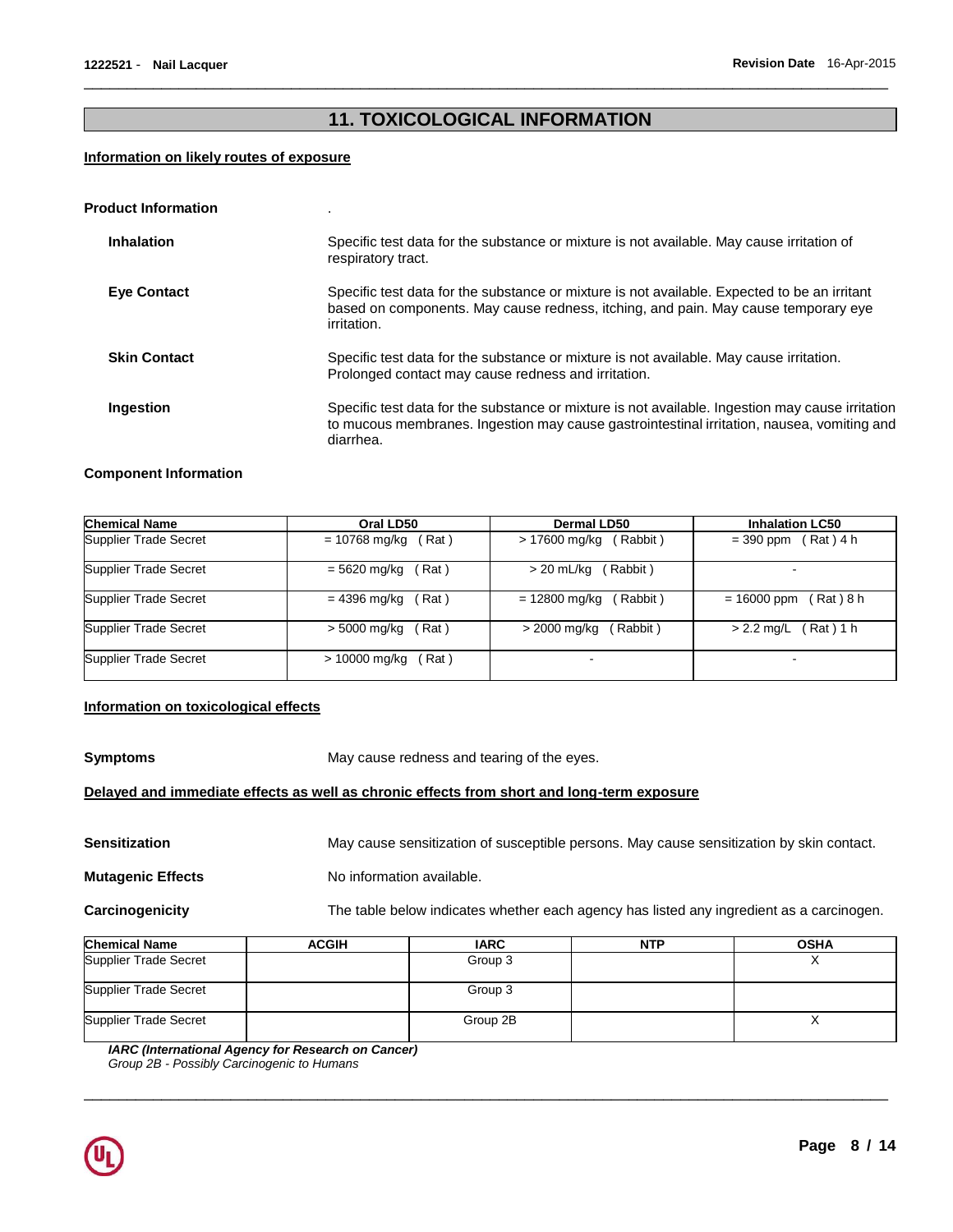*Group 3 - Not Classifiable as to Carcinogenicity in Humans OSHA (Occupational Safety and Health Administration of the US Department of Labor) X - Present* 

| No information available.                                                                                                                                                                                                                                                                                                                                               |
|-------------------------------------------------------------------------------------------------------------------------------------------------------------------------------------------------------------------------------------------------------------------------------------------------------------------------------------------------------------------------|
| No information available.                                                                                                                                                                                                                                                                                                                                               |
| No information available.                                                                                                                                                                                                                                                                                                                                               |
| No known effect based on information supplied. Titanium dioxide has been classified by the<br>International Agency for Research on Cancer (IARC) as possibly carcinogenic to humans<br>(Group 2B) by inhalation. This product contains titanium dioxide in a non-respirable form.<br>Inhalation of titanium dioxide is unlikely to occur from exposure to this product. |
| Eyes. Respiratory system. Skin. Gastrointestinal tract (GI). Central Nervous System (CNS).<br>Blood. Kidney. Liver. Spleen. Systemic Toxicity. Lungs.                                                                                                                                                                                                                   |
| No information available.                                                                                                                                                                                                                                                                                                                                               |
|                                                                                                                                                                                                                                                                                                                                                                         |

\_\_\_\_\_\_\_\_\_\_\_\_\_\_\_\_\_\_\_\_\_\_\_\_\_\_\_\_\_\_\_\_\_\_\_\_\_\_\_\_\_\_\_\_\_\_\_\_\_\_\_\_\_\_\_\_\_\_\_\_\_\_\_\_\_\_\_\_\_\_\_\_\_\_\_\_\_\_\_\_\_\_\_\_\_\_\_\_\_\_\_\_\_

\_\_\_\_\_\_\_\_\_\_\_\_\_\_\_\_\_\_\_\_\_\_\_\_\_\_\_\_\_\_\_\_\_\_\_\_\_\_\_\_\_\_\_\_\_\_\_\_\_\_\_\_\_\_\_\_\_\_\_\_\_\_\_\_\_\_\_\_\_\_\_\_\_\_\_\_\_\_\_\_\_\_\_\_\_\_\_\_\_\_\_\_\_

### **Numerical measures of toxicity Product Information**

#### **The following values are calculated based on chapter 3.1 of the GHS document**

**ATEmix (oral)** 9,149.00 mg/kg **ATEmix (inhalation-vapor)** 444.00 ATEmix

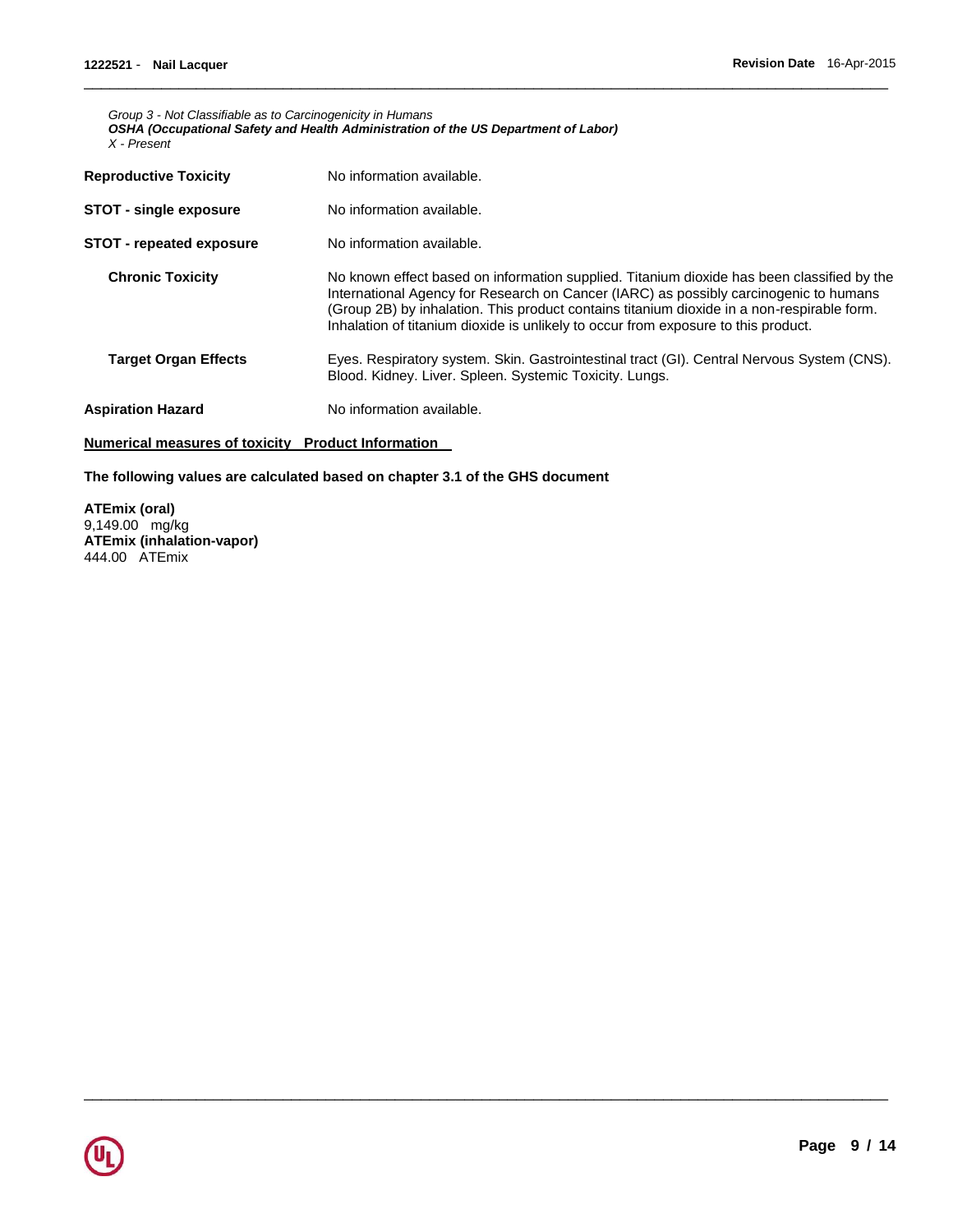# **12. ECOLOGICAL INFORMATION**

\_\_\_\_\_\_\_\_\_\_\_\_\_\_\_\_\_\_\_\_\_\_\_\_\_\_\_\_\_\_\_\_\_\_\_\_\_\_\_\_\_\_\_\_\_\_\_\_\_\_\_\_\_\_\_\_\_\_\_\_\_\_\_\_\_\_\_\_\_\_\_\_\_\_\_\_\_\_\_\_\_\_\_\_\_\_\_\_\_\_\_\_\_

#### **Ecotoxicity**

The environmental impact of this product has not been fully investigated.

| <b>Chemical Name</b>         | <b>Toxicity to Algae</b>                            | Toxicity to Fish              | <b>Toxicity to Microorganisms</b> | Daphnia Magna (Water             |
|------------------------------|-----------------------------------------------------|-------------------------------|-----------------------------------|----------------------------------|
|                              |                                                     |                               |                                   | Flea)                            |
| Supplier Trade Secret        | 72h EC50: = 674.7 mg/L                              | 96h LC50: 17 - 19 mg/L        | $EC50 = 70.0$ mg/L 5 min          | 24h EC50: $= 72.8$ mg/L          |
|                              | (Desmodesmus subspicatus)                           | (Pimephales promelas) 96h     | $EC50 = 82.2$ mg/L 15 min         |                                  |
|                              |                                                     | $LC50: = 62$ mg/L (Leuciscus  | $EC50 = 959$ mg/L 18 h            |                                  |
|                              |                                                     | idus) 96h LC50: = 100 mg/L    | $EC50 = 98.9$ mg/L 30 min         |                                  |
|                              |                                                     | (Lepomis macrochirus)         |                                   |                                  |
| Supplier Trade Secret        | 48h EC50: $=$ 3300 mg/L                             | 96h LC50: 220 - 250 mg/L      | $EC50 = 1180$ mg/L 5 min          | 48h EC50: $=$ 560 mg/L           |
|                              | (Desmodesmus subspicatus) (Pimephales promelas) 96h |                               | EC50 = 1500 mg/L 15 min           |                                  |
|                              |                                                     | $LC50: 352 - 500$ mg/L        | EC50 = 5870 mg/L 15 min           |                                  |
|                              |                                                     | (Oncorhynchus mykiss) 96h     | $EC50 = 7400$ mg/L 2 h            |                                  |
|                              |                                                     | $LC50: = 484$ mg/L            |                                   |                                  |
|                              |                                                     | (Oncorhynchus mykiss)         |                                   |                                  |
| Supplier Trade Secret        | 96h EC50: $> 1000$ mg/L                             | 96h LC50: $> 1400000 \mu q/L$ |                                   | 48h EC50: = $13299 \text{ mg/L}$ |
|                              | (Desmodesmus subspicatus)                           | (Lepomis macrochirus) 96h     |                                   |                                  |
|                              | 72h EC50: > 1000 mg/L                               | $LC50: = 11130$ mg/L          |                                   |                                  |
|                              | (Desmodesmus subspicatus) (Pimephales promelas) 96h |                               |                                   |                                  |
|                              |                                                     | $LC50: = 9640$ mg/L           |                                   |                                  |
|                              |                                                     | (Pimephales promelas)         |                                   |                                  |
| <b>Supplier Trade Secret</b> | 72h EC50: = 440 mg/L                                | 96h LC50: $=$ 5000 mg/L       |                                   | 48h EC50: = 7600 mg/L            |
|                              | (Pseudokirchneriella                                | (Brachydanio rerio)           |                                   |                                  |
|                              | subcapitata)                                        |                               |                                   |                                  |

## **Persistence and Degradability**

No information available.

#### **Bioaccumulation**

| <b>Chemical Name</b>         | Log Pow |
|------------------------------|---------|
| <b>Supplier Trade Secret</b> | 1.81    |
| Supplier Trade Secret        | 0.6     |
| <b>Supplier Trade Secret</b> | 0.05    |

\_\_\_\_\_\_\_\_\_\_\_\_\_\_\_\_\_\_\_\_\_\_\_\_\_\_\_\_\_\_\_\_\_\_\_\_\_\_\_\_\_\_\_\_\_\_\_\_\_\_\_\_\_\_\_\_\_\_\_\_\_\_\_\_\_\_\_\_\_\_\_\_\_\_\_\_\_\_\_\_\_\_\_\_\_\_\_\_\_\_\_\_\_

## **Other adverse effects**

No information available.

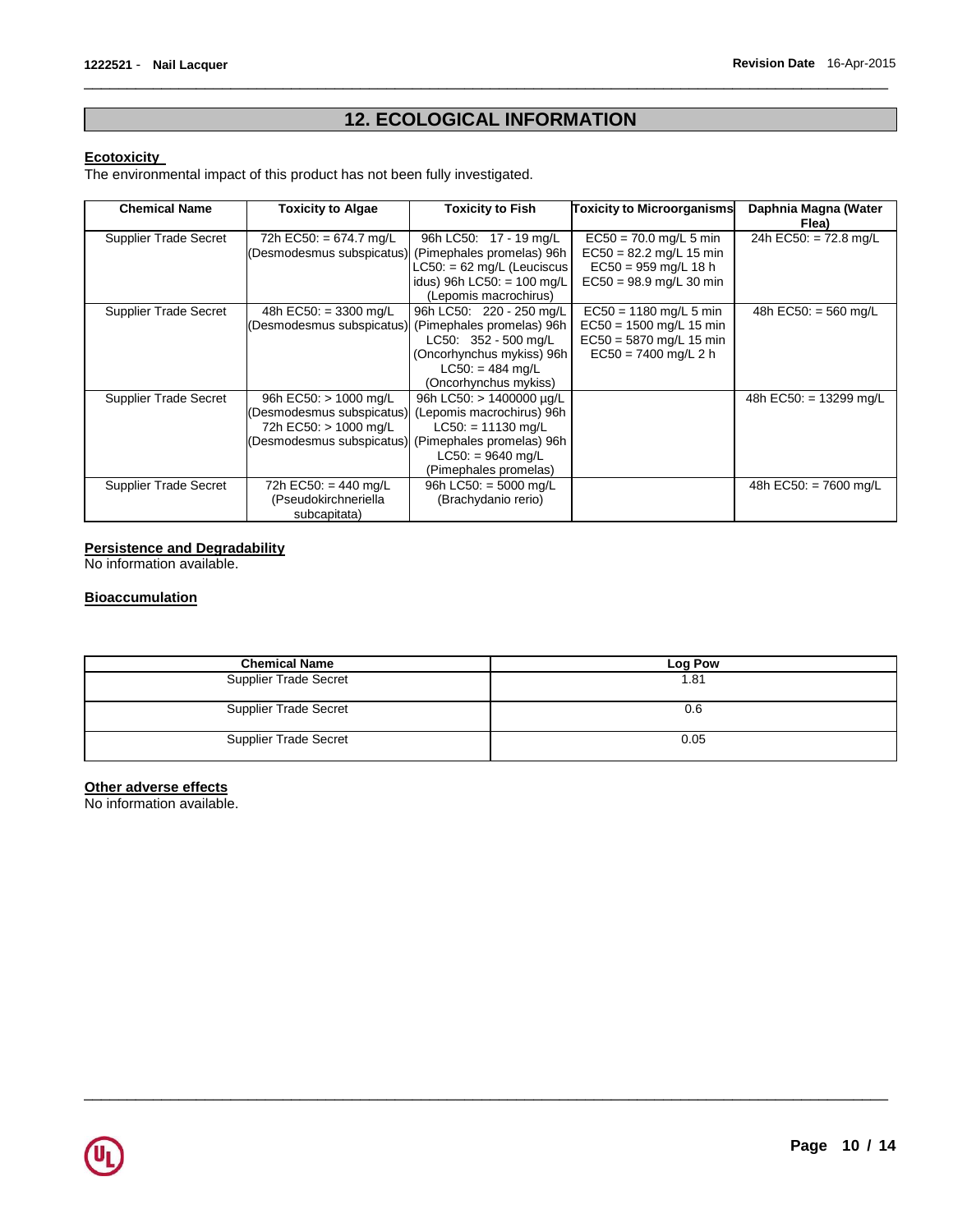# **13. DISPOSAL CONSIDERATIONS**

\_\_\_\_\_\_\_\_\_\_\_\_\_\_\_\_\_\_\_\_\_\_\_\_\_\_\_\_\_\_\_\_\_\_\_\_\_\_\_\_\_\_\_\_\_\_\_\_\_\_\_\_\_\_\_\_\_\_\_\_\_\_\_\_\_\_\_\_\_\_\_\_\_\_\_\_\_\_\_\_\_\_\_\_\_\_\_\_\_\_\_\_\_

#### **Waste treatment methods**

| <b>Disposal methods</b>       | $261$ ).    | This material, as supplied, is a hazardous waste according to federal regulations (40 CFR |                               |                               |
|-------------------------------|-------------|-------------------------------------------------------------------------------------------|-------------------------------|-------------------------------|
| <b>Contaminated Packaging</b> |             | Dispose of contents/containers in accordance with local regulations.                      |                               |                               |
| <b>US EPA Waste Number</b>    |             | D001 U112 U031                                                                            |                               |                               |
| <b>Chemical Name</b>          | <b>RCRA</b> | <b>RCRA - Basis for Listing</b>                                                           | <b>RCRA - D Series Wastes</b> | <b>RCRA - U Series Wastes</b> |
| Supplier Trade Secret         |             | Included in waste stream:                                                                 |                               | U112                          |

F039

#### **California Hazardous Waste Codes** 331

This product contains one or more substances that are listed with the State of California as a hazardous waste.

| <b>Chemical Name</b>         | California Hazardous Waste |
|------------------------------|----------------------------|
| <b>Supplier Trade Secret</b> | Toxic                      |
| <b>Supplier Trade Secret</b> | Toxic<br>Ignitable         |
| <b>Supplier Trade Secret</b> | Toxic<br>Ignitable         |

# **14. TRANSPORT INFORMATION**

\_\_\_\_\_\_\_\_\_\_\_\_\_\_\_\_\_\_\_\_\_\_\_\_\_\_\_\_\_\_\_\_\_\_\_\_\_\_\_\_\_\_\_\_\_\_\_\_\_\_\_\_\_\_\_\_\_\_\_\_\_\_\_\_\_\_\_\_\_\_\_\_\_\_\_\_\_\_\_\_\_\_\_\_\_\_\_\_\_\_\_\_\_

#### **DOT**

| <b>Proper Shipping Name</b><br><b>Hazard Class</b>                                                                       | Consumer commodity<br>ORM-D                       |
|--------------------------------------------------------------------------------------------------------------------------|---------------------------------------------------|
| <b>Description</b>                                                                                                       | Consumer commodity, ORM-D                         |
| TDG                                                                                                                      |                                                   |
| UN-No.                                                                                                                   | UN1263                                            |
| <b>Proper Shipping Name</b>                                                                                              | Paint                                             |
| <b>Hazard Class</b>                                                                                                      | 3                                                 |
| <b>Packing Group</b>                                                                                                     | Ш                                                 |
| <b>Description</b>                                                                                                       | UN1263, Paint, 3, II                              |
| <b>MEX</b><br>UN-No.<br><b>Proper Shipping Name</b><br><b>Hazard Class</b><br><b>Packing Group</b><br><b>Description</b> | UN1263<br>Paint<br>3<br>Ш<br>UN1263, Paint, 3, II |
| <b>ICAO</b>                                                                                                              |                                                   |
| UN-No.                                                                                                                   | UN1263                                            |
| <b>Proper Shipping Name</b>                                                                                              | Paint                                             |
| <b>Hazard Class</b>                                                                                                      | 3                                                 |
| <b>Packing Group</b>                                                                                                     | Ш                                                 |

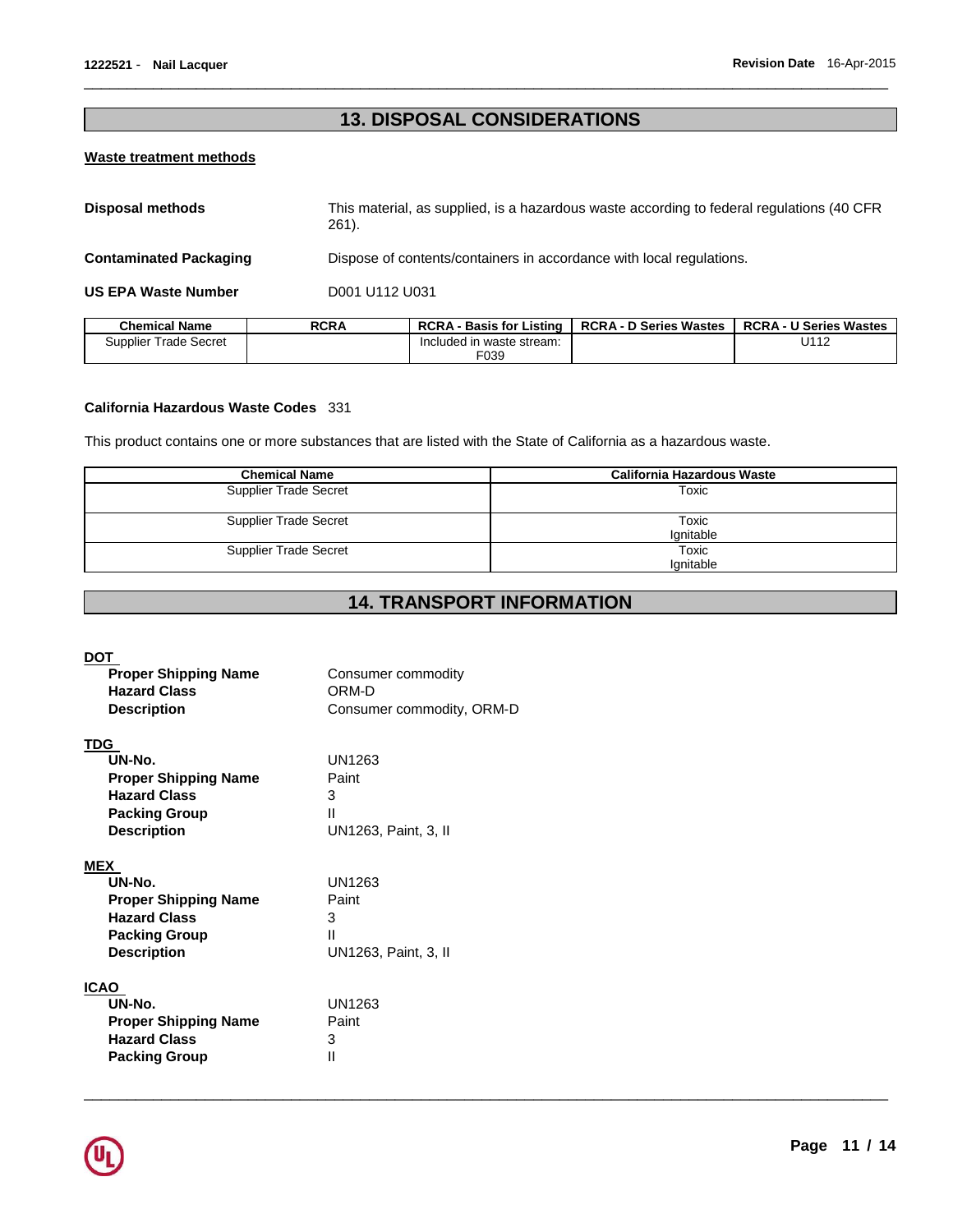| <b>Description</b>                                                                                                                                                                                                                             | UN1263, Paint, 3, II                                                                                     |
|------------------------------------------------------------------------------------------------------------------------------------------------------------------------------------------------------------------------------------------------|----------------------------------------------------------------------------------------------------------|
| IATA<br>UN-No.<br><b>Proper Shipping Name</b><br><b>Hazard Class</b><br><b>Packing Group</b><br><b>Description</b>                                                                                                                             | UN1263<br>Paint<br>3<br>Ш<br>UN1263, Paint, 3, II                                                        |
| <b>IMDG/IMO</b><br>UN-No.<br><b>Proper Shipping Name</b><br><b>Hazard Class</b><br><b>Packing Group</b><br>EmS-No.<br><b>Description</b>                                                                                                       | UN1263<br>Paint<br>3<br>Ш<br>$F-E$ , S-E<br>UN1263, Paint, 3, II                                         |
| <b>RID</b><br>UN-No.<br><b>Proper Shipping Name</b><br><b>Hazard Class</b><br><b>Packing Group</b><br><b>Classification code</b><br><b>Description</b>                                                                                         | UN1263<br>Paint<br>3<br>Ш<br>F <sub>1</sub><br>UN1263, Paint, 3, II                                      |
| ADR<br>UN-No.<br><b>Proper Shipping Name</b><br><b>Hazard Class</b><br><b>Packing Group</b><br><b>Classification code</b><br><b>Tunnel restriction code</b><br><b>Description</b>                                                              | UN1263<br>Paint<br>3<br>Ш<br>F <sub>1</sub><br>(D/E)<br>UN1263, Paint, 3, II                             |
| ADN<br>UN-No.<br><b>Proper Shipping Name</b><br><b>Hazard Class</b><br><b>Packing Group</b><br><b>Classification code</b><br><b>Special Provisions</b><br><b>Description</b><br><b>Hazard Labels</b><br><b>Limited Quantity</b><br>Ventilation | UN1263<br>Paint<br>3<br>Ш<br>F <sub>1</sub><br>163, 640C, 650<br>UN1263, Paint, 3, II<br>3<br>5L<br>VE01 |

# **15. REGULATORY INFORMATION**

\_\_\_\_\_\_\_\_\_\_\_\_\_\_\_\_\_\_\_\_\_\_\_\_\_\_\_\_\_\_\_\_\_\_\_\_\_\_\_\_\_\_\_\_\_\_\_\_\_\_\_\_\_\_\_\_\_\_\_\_\_\_\_\_\_\_\_\_\_\_\_\_\_\_\_\_\_\_\_\_\_\_\_\_\_\_\_\_\_\_\_\_\_

# **International Inventories**

**IECSC** -

TSCA Complies<br>DSL All compo All components are listed either on the DSL or NDSL.

\_\_\_\_\_\_\_\_\_\_\_\_\_\_\_\_\_\_\_\_\_\_\_\_\_\_\_\_\_\_\_\_\_\_\_\_\_\_\_\_\_\_\_\_\_\_\_\_\_\_\_\_\_\_\_\_\_\_\_\_\_\_\_\_\_\_\_\_\_\_\_\_\_\_\_\_\_\_\_\_\_\_\_\_\_\_\_\_\_\_\_\_\_

**TSCA** - United States Toxic Substances Control Act Section 8(b) Inventory **DSL/NDSL** - Canadian Domestic Substances List/Non-Domestic Substances List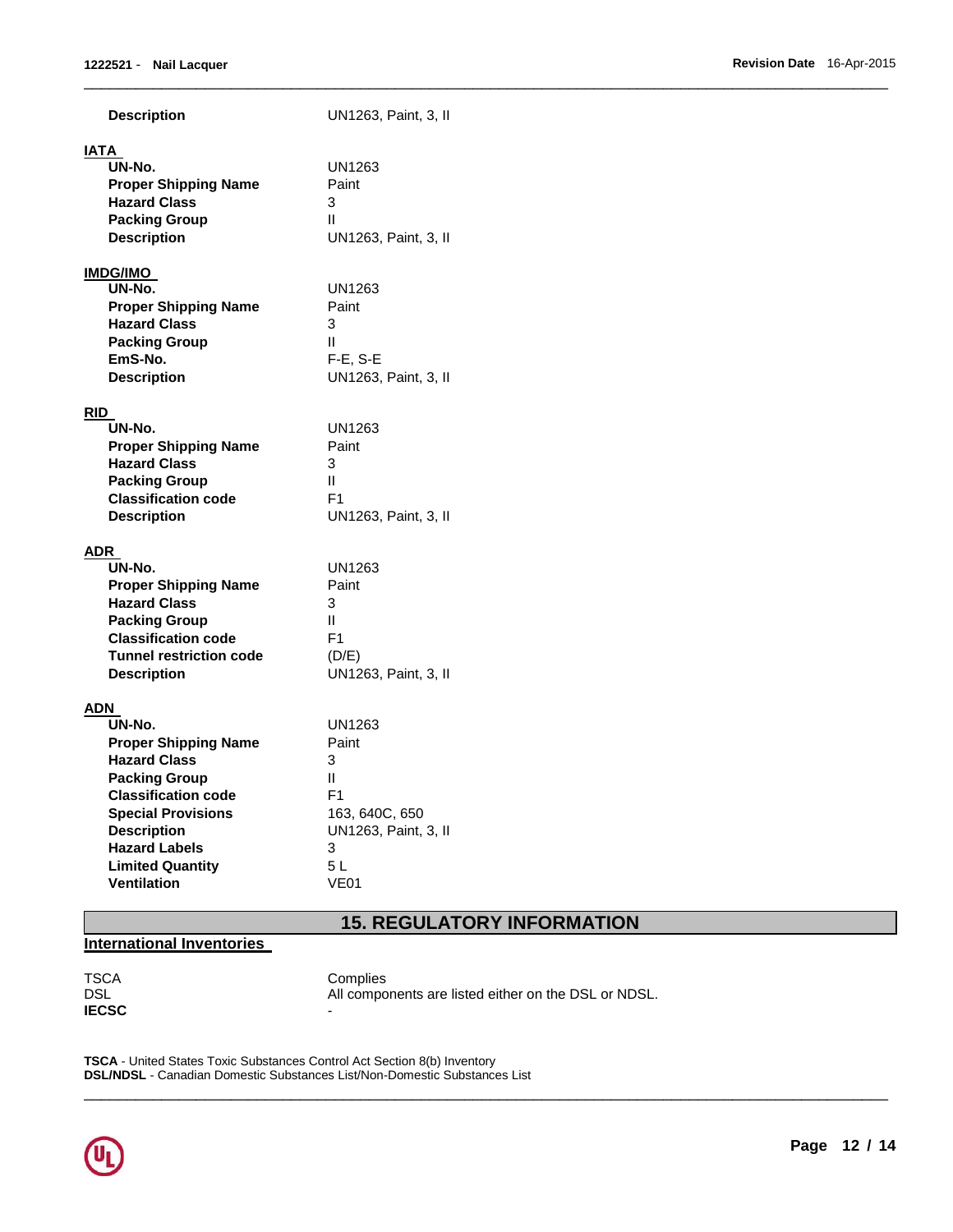#### **US Federal Regulations**

## **SARA 313**

Section 313 of Title III of the Superfund Amendments and Reauthorization Act of 1986 (SARA). This product contains a chemical or chemicals which are subject to the reporting requirements of the Act and Title 40 of the Code of Federal Regulations, Part 372

\_\_\_\_\_\_\_\_\_\_\_\_\_\_\_\_\_\_\_\_\_\_\_\_\_\_\_\_\_\_\_\_\_\_\_\_\_\_\_\_\_\_\_\_\_\_\_\_\_\_\_\_\_\_\_\_\_\_\_\_\_\_\_\_\_\_\_\_\_\_\_\_\_\_\_\_\_\_\_\_\_\_\_\_\_\_\_\_\_\_\_\_\_

| <b>Chemical Name</b>              | <b>CAS No</b> | Weight-% | SARA 313 - Threshold<br>Values % |
|-----------------------------------|---------------|----------|----------------------------------|
| Supplier Trade Secret -           |               | $3 - 7$  | 1.0                              |
| SARA 311/312 Hazard Categories    |               |          |                                  |
| <b>Acute Health Hazard</b>        | Yes           |          |                                  |
| <b>Chronic Health Hazard</b>      | No.           |          |                                  |
| <b>Fire Hazard</b>                | Yes           |          |                                  |
| Sudden release of pressure hazard | No.           |          |                                  |
| <b>Reactive Hazard</b>            | No.           |          |                                  |

#### **CWA (Clean Water Act)**

This product contains the following substances which are regulated pollutants pursuant to the Clean Water Act (40 CFR 122.21 and 40 CFR 122.42)

| <b>Chemical Name</b>  | <b>CWA - Reportable</b><br>Quantities | <b>CWA - Toxic Pollutants</b> | <b>CWA - Priority Pollutants</b> | <b>CWA - Hazardous</b><br><b>Substances</b> |
|-----------------------|---------------------------------------|-------------------------------|----------------------------------|---------------------------------------------|
| Supplier Trade Secret | 5000 lb                               |                               |                                  |                                             |

### **CERCLA**

This material, as supplied, contains one or more substances regulated as a hazardous substance under the Comprehensive Environmental Response Compensation and Liability Act (CERCLA) (40 CFR 302)

| <b>Chemical Name</b>  | <b>Hazardous Substances RQs</b> | <b>Extremely Hazardous Substances</b><br><b>RQs</b> | RQ                                         |
|-----------------------|---------------------------------|-----------------------------------------------------|--------------------------------------------|
| Supplier Trade Secret | 5000 lb                         |                                                     | RQ 5000 lb final RQ<br>RQ 2270 kg final RQ |
| Supplier Trade Secret | 5000 lb                         |                                                     | RQ 5000 lb final RQ<br>RQ 2270 kg final RQ |

## **US State Regulations**

#### **California Proposition 65**

This product contains the following Proposition 65 chemicals.

| <b>Chemical Name</b>                 | <b>California Proposition 65</b> |
|--------------------------------------|----------------------------------|
| Trade Secret -<br>Supplier           | Carcinoɑen                       |
| U.S. State Right-to-Know Regulations |                                  |

| <b>Chemical Name</b>         | New Jersey | Massachusetts | Pennsylvania     | <b>Rhode Island</b> | <b>Illinois</b> |
|------------------------------|------------|---------------|------------------|---------------------|-----------------|
| <b>Supplier Trade Secret</b> |            |               |                  |                     |                 |
| <b>Supplier Trade Secret</b> |            |               |                  |                     |                 |
| <b>Supplier Trade Secret</b> |            |               | $\check{ }$<br>⋏ |                     |                 |
| <b>Supplier Trade Secret</b> | X          |               | х                |                     |                 |
| Supplier Trade Secret        |            |               |                  |                     |                 |

\_\_\_\_\_\_\_\_\_\_\_\_\_\_\_\_\_\_\_\_\_\_\_\_\_\_\_\_\_\_\_\_\_\_\_\_\_\_\_\_\_\_\_\_\_\_\_\_\_\_\_\_\_\_\_\_\_\_\_\_\_\_\_\_\_\_\_\_\_\_\_\_\_\_\_\_\_\_\_\_\_\_\_\_\_\_\_\_\_\_\_\_\_

#### **International Regulations**



.